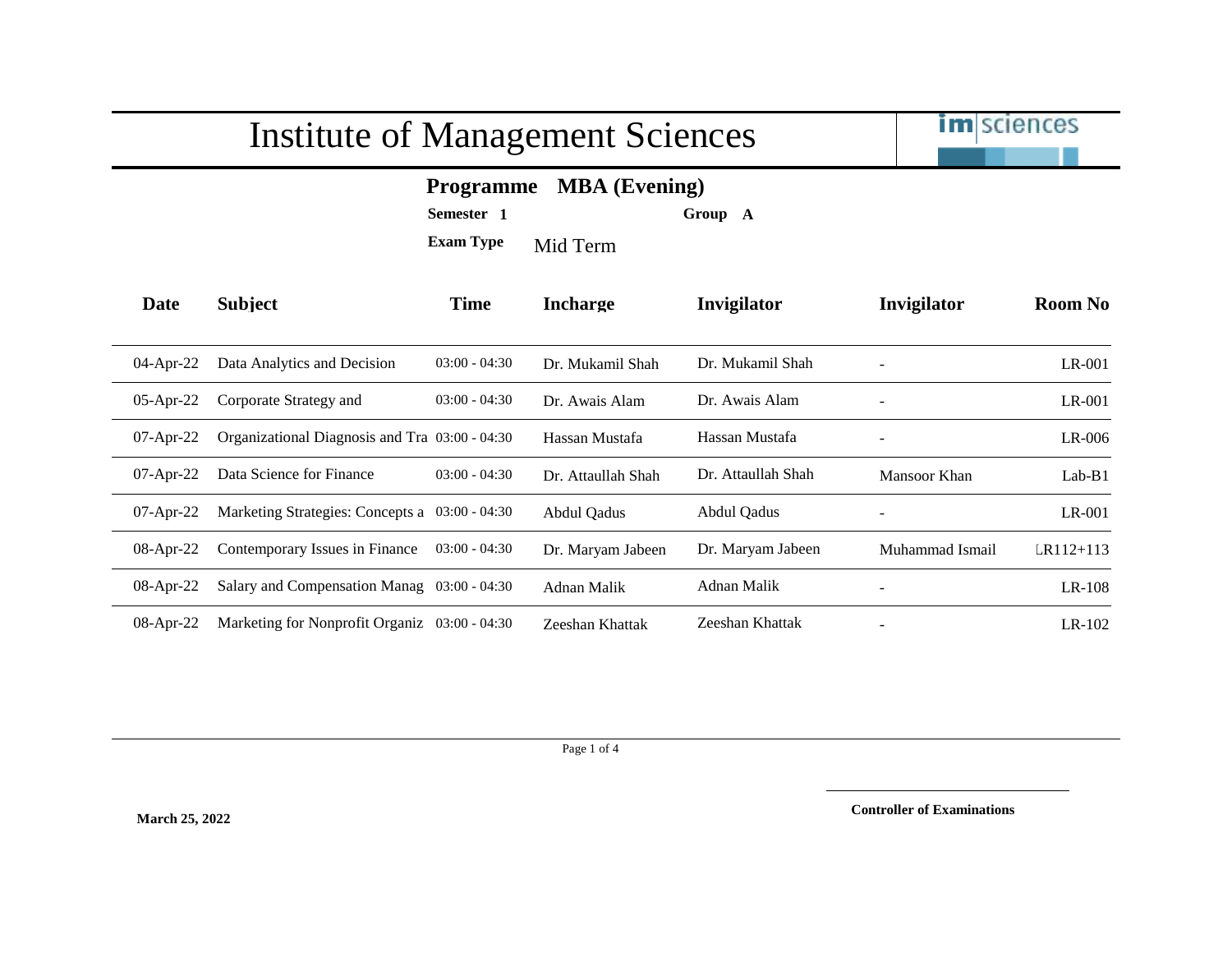

## **Programme MBA (Evening)**

**Semester 2 Group B**

**Exam Type** Mid Term

| Date         | <b>Subject</b>                                 | <b>Time</b>     | <b>Incharge</b>    | <b>Invigilator</b> | Invigilator              | <b>Room No</b> |
|--------------|------------------------------------------------|-----------------|--------------------|--------------------|--------------------------|----------------|
| $04$ -Apr-22 | Strategic Leadership and Change 03:00 - 04:30  |                 | Syed Zulkifal      | Syed Zulkifal      |                          | $LR-002$       |
| $05$ -Apr-22 | <b>Operations Management</b>                   | $03:00 - 04:30$ | Dr. Waseef Jamal   | Dr. Waseef Jamal   | Ahsan Ashfaq             | $LR-002$       |
| $07$ -Apr-22 | Marketing Strategies: Concepts a 03:00 - 04:30 |                 | <b>Abdul Qadus</b> |                    |                          | $LR-001$       |
| $07$ -Apr-22 | Data Science for Finance                       | $03:00 - 04:30$ | Dr. Attaullah Shah | ۰                  | $\overline{\phantom{a}}$ | $Lab-B1$       |
| $07$ -Apr-22 | Organizational Diagnosis and Tra 03:00 - 04:30 |                 | Hassan Mustafa     |                    | $\overline{\phantom{a}}$ | $LR-006$       |
| $08$ -Apr-22 | Contemporary Issues in Finance                 | $03:00 - 04:30$ | Dr. Maryam Jabeen  | Mansoor Khan       |                          | $LR112 + 113$  |
| $08$ -Apr-22 | Marketing for Nonprofit Organiz 03:00 - 04:30  |                 | Zeeshan Khattak    |                    |                          | $LR-102$       |
| $08$ -Apr-22 | Salary and Compensation Manag 03:00 - 04:30    |                 | Adnan Malik        |                    |                          | $LR-108$       |

Page 2 of 4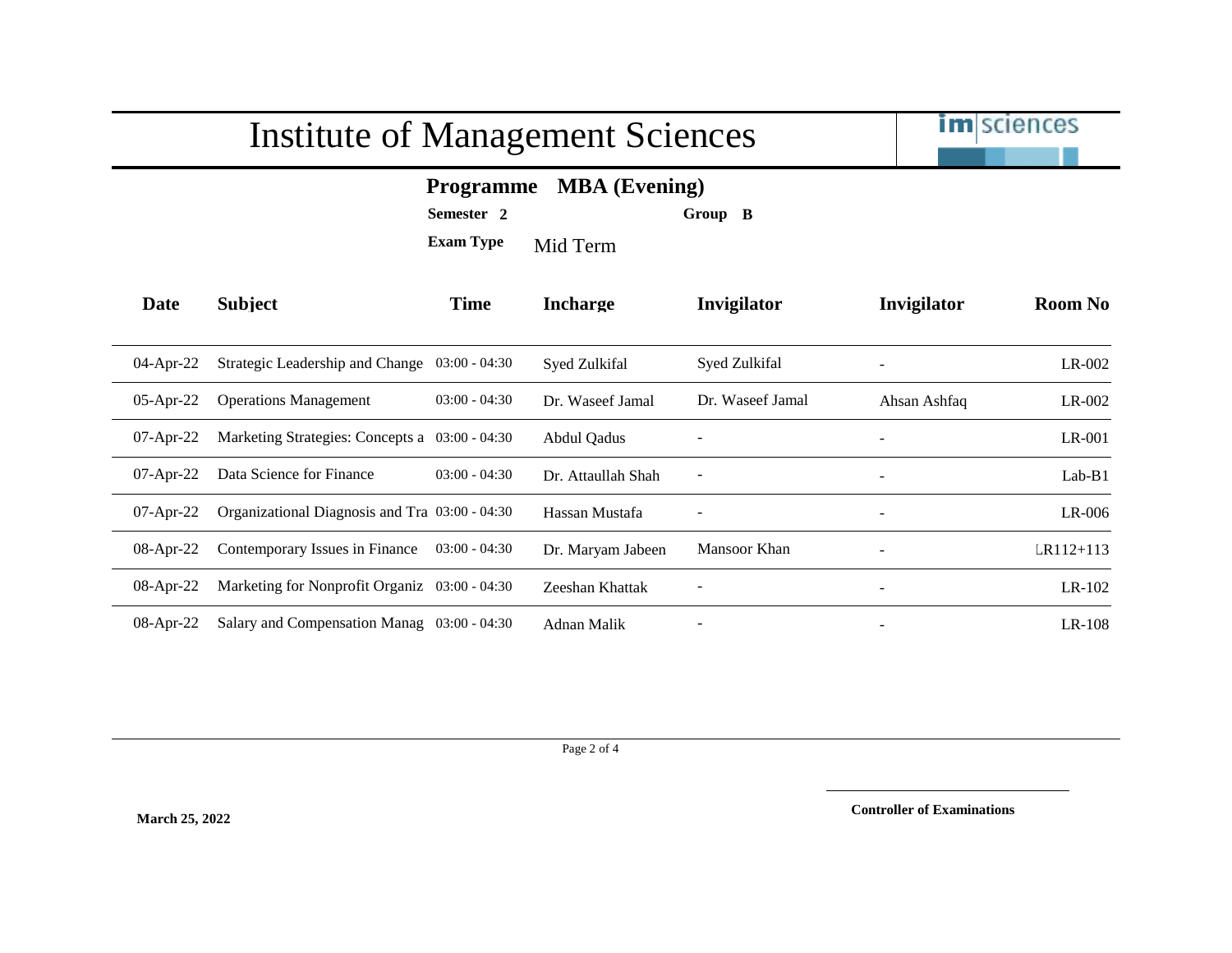

## **Programme MBA(N.B) Evening**

**Semester 2 Group A**

**Exam Type** Mid Term

| Date         | <b>Subject</b>               | <b>Time</b>     | <b>Incharge</b>      | <b>Invigilator</b> | Invigilator              | <b>Room No</b> |
|--------------|------------------------------|-----------------|----------------------|--------------------|--------------------------|----------------|
| $04$ -Apr-22 | <b>Marketing Management</b>  | $03:00 - 04:30$ | Sonia Ismat          | Sonia Ismat        | $\overline{\phantom{a}}$ | $LR-007$       |
| $05$ -Apr-22 | Management Accounting        | $03:00 - 04:30$ | Dr. Shahwali Khan    | Dr. Shahwali Khan  | Sohail Khalil            | $LR-005$       |
| $06$ -Apr-22 | <b>Business Mathematics</b>  | $03:00 - 04:30$ | Dr. Mukamil Shah     | Dr. Mukamil Shah   | $\overline{\phantom{a}}$ | $LR-005$       |
| $07$ -Apr-22 | Principles of Macroeconomics | $03:00 - 04:30$ | Dr. Waqar Hussain    | Dr. Waqar Hussain  |                          | LR-008         |
| $08$ -Apr-22 | <b>Financial Management</b>  | $03:00 - 04:30$ | Dr. Iftikhar Ul Amin | Sohail Khalil      | $\overline{\phantom{a}}$ | $LR-103$       |

Page 3 of 4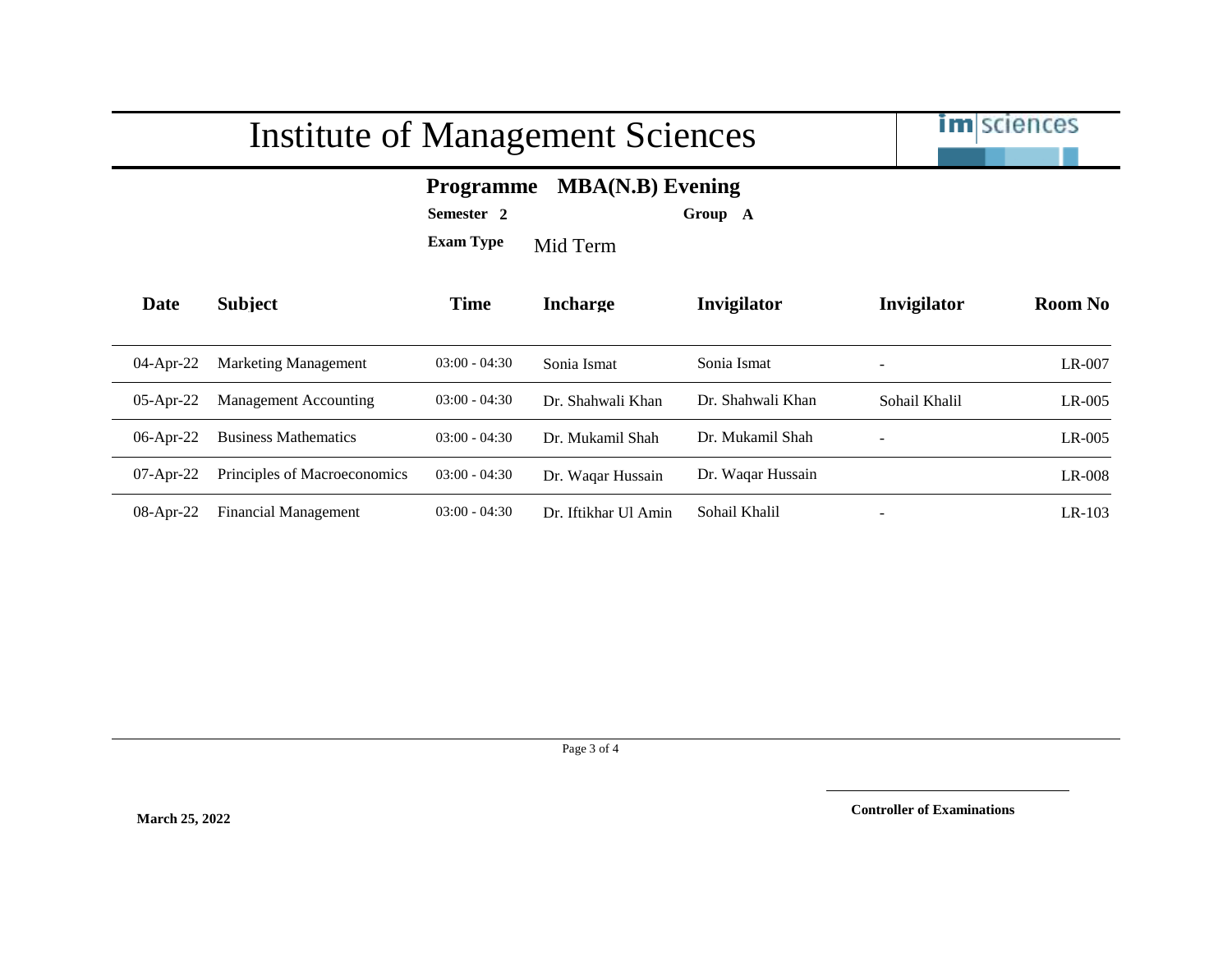

## **Programme MBA(N.B) Evening**

**Semester 4 Group B**

**Exam Type** Mid Term

| Date         | <b>Subject</b>                                 | <b>Time</b>     | <b>Incharge</b>    | Invigilator              | Invigilator              | <b>Room No</b> |
|--------------|------------------------------------------------|-----------------|--------------------|--------------------------|--------------------------|----------------|
| 04-Apr-22    | Strategic Management                           | $03:00 - 04:30$ | Dr. Atiq           | Dr. Atiq                 | $\overline{\phantom{a}}$ | $LR-005$       |
| $05$ -Apr-22 | Consulting in Human Resource                   | $03:00 - 04:30$ | Azam Farooq        | Azam Farooq              | $\overline{\phantom{a}}$ | $LR-003$       |
| $06$ -Apr-22 | Project Leadership                             | $03:00 - 04:30$ | Hassan Daud Butt   | Hassan Daud Butt         | Ahsan Ashfaq             | $LR-001$       |
| $07$ -Apr-22 | Organizational Diagnosis and Tra 03:00 - 04:30 |                 | Hassan Mustafa     |                          | $\blacksquare$           | $LR-006$       |
| $07$ -Apr-22 | Data Science for Finance                       | $03:00 - 04:30$ | Dr. Attaullah Shah | $\overline{\phantom{0}}$ | $\overline{\phantom{a}}$ | $Lab-B1$       |
| $07$ -Apr-22 | Marketing Strategies: Concepts a 03:00 - 04:30 |                 | Abdul Qadus        |                          | $\sim$                   | LR-001         |
| $08$ -Apr-22 | Marketing for Nonprofit Organiz 03:00 - 04:30  |                 | Zeeshan Khattak    |                          | $\overline{\phantom{a}}$ | $LR-102$       |
| $08$ -Apr-22 | Salary and Compensation Manag 03:00 - 04:30    |                 | Adnan Malik        |                          | $\overline{\phantom{a}}$ | LR-108         |
| $08$ -Apr-22 | Contemporary Issues in Finance                 | $03:00 - 04:30$ | Dr. Maryam Jabeen  |                          |                          | $LR112 + 113$  |

Page 4 of 4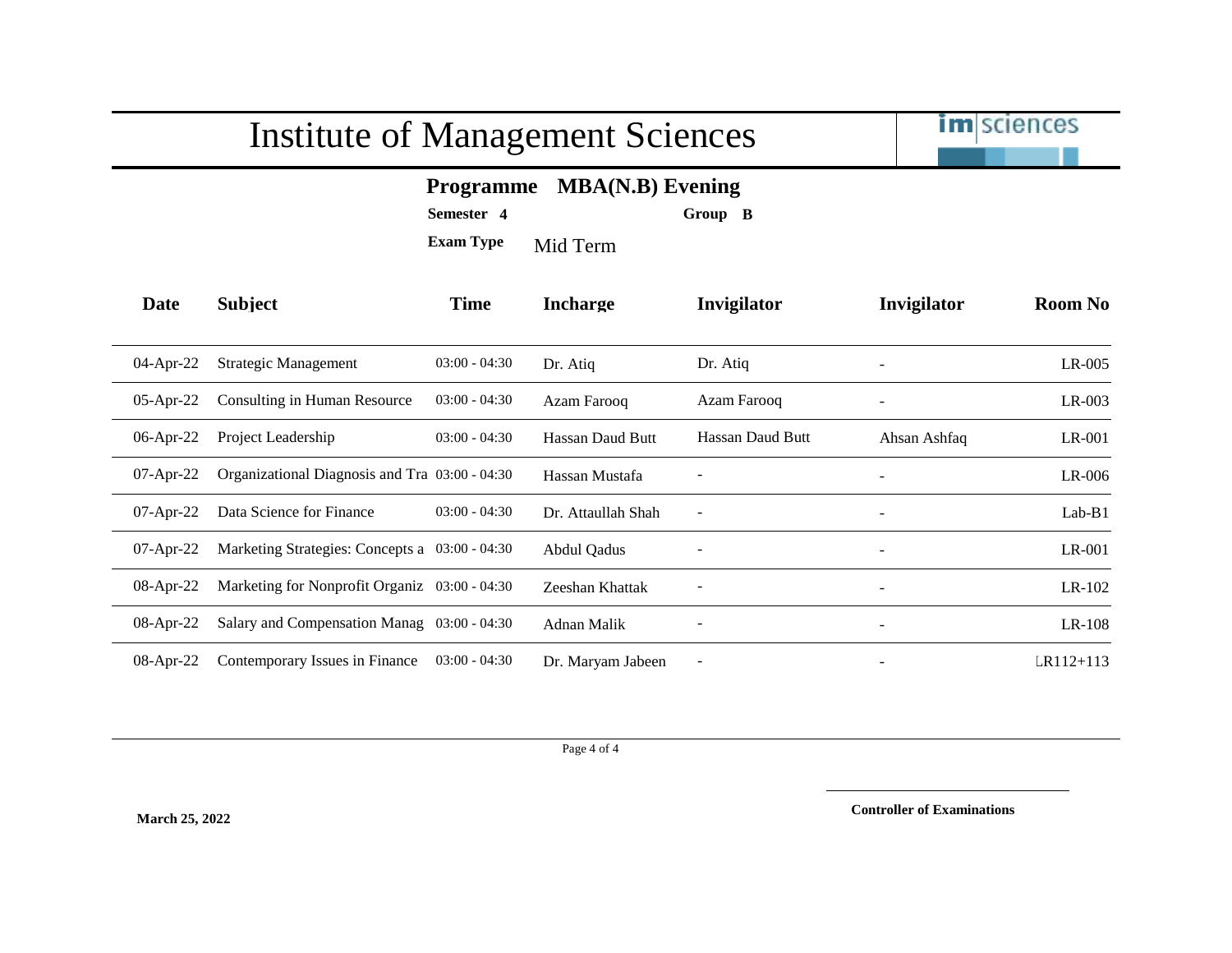|                                                                                            | <b>Institute of Management Sciences</b> |                 | <b>im</b> sciences   |                 |              |                |
|--------------------------------------------------------------------------------------------|-----------------------------------------|-----------------|----------------------|-----------------|--------------|----------------|
| MS (Mgt.Sci.)<br><b>Programme</b><br>Semester 1<br>Group A<br><b>Exam Type</b><br>Mid Term |                                         |                 |                      |                 |              |                |
| Date                                                                                       | <b>Subject</b>                          | <b>Time</b>     | <b>Incharge</b>      | Invigilator     | Invigilator  | <b>Room No</b> |
| 04-Apr-22                                                                                  | Case Studies in Finance                 | $03:00 - 04:30$ | Maira Zeb            | Maira Zeb       |              | $LR-006$       |
| 05-Apr-22                                                                                  | Advanced Logic and Critical             | $03:00 - 04:30$ | Dr. Shuja Ahmad      | Dr. Shuja Ahmad | Ali Abdullah | $LR-006$       |
| 06-Apr-22                                                                                  | <b>Applied Research Methods</b>         | $03:00 - 04:30$ | Dr. Saleem Gul       | Dr. Saleem Gul  |              | $LR-003$       |
| $07$ -Apr-22                                                                               | Mergers and Acquisitions                | $03:00 - 04:30$ | Dr. Iftikhar Ul Amin | Sohail Khalil   |              | $LR-003$       |

Page 1 of 12

**March 25, 2022**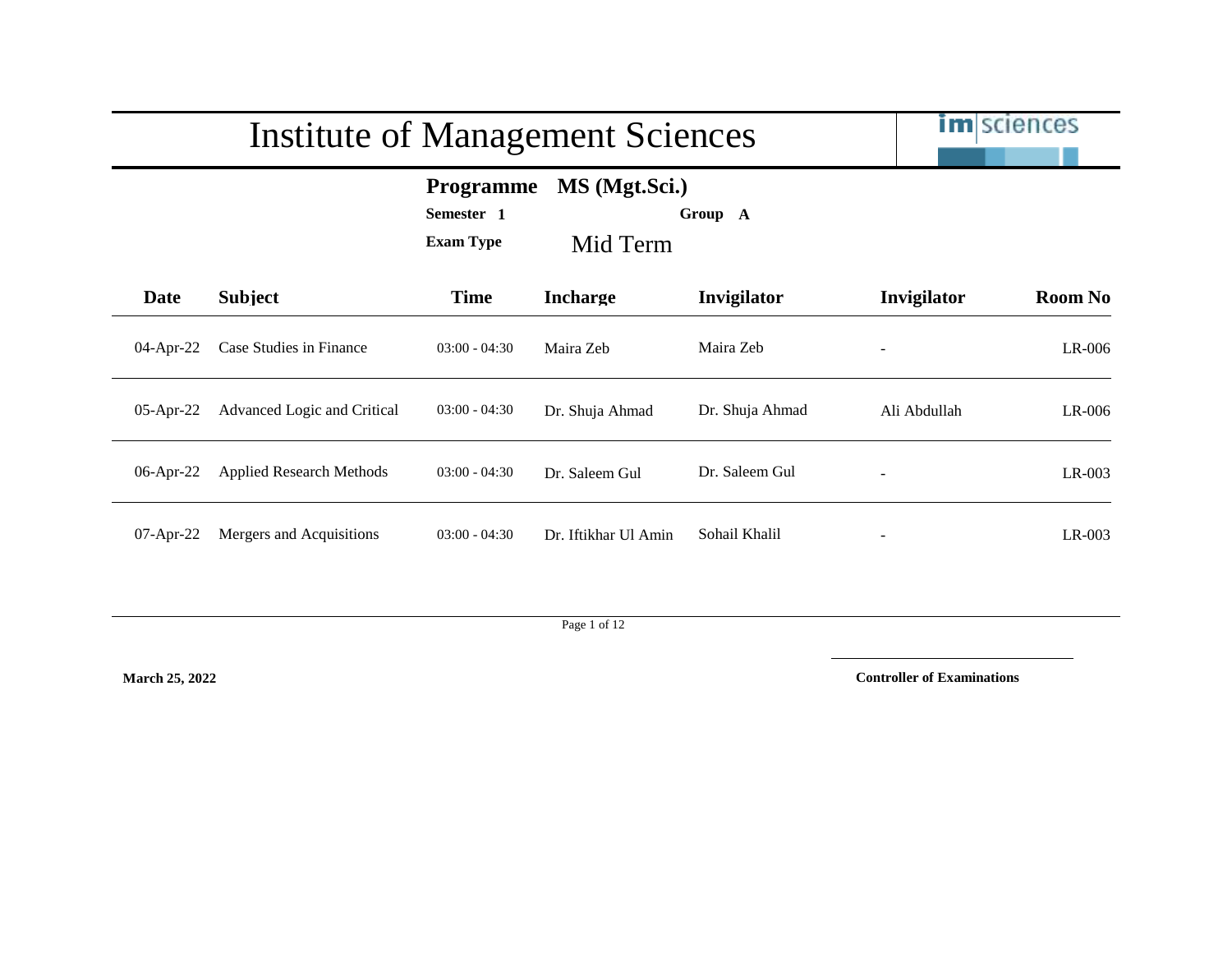|              | Institute of Management Sciences               | <b>im</b> sciences      |                          |          |
|--------------|------------------------------------------------|-------------------------|--------------------------|----------|
|              | Semester 1                                     | Programme MS (Mgt.Sci.) | Group A                  |          |
|              | <b>Exam Type</b>                               | Mid Term                |                          |          |
| $07$ -Apr-22 | Organizational Diagnosis and Tra 03:00 - 04:30 | Hassan Mustafa          | $\overline{\phantom{a}}$ | $LR-006$ |
| $08$ -Apr-22 | Salary and Compensation Manag 03:00 - 04:30    | Adnan Malik             | $\overline{\phantom{a}}$ | $LR-108$ |

Page 2 of 12

**March 25, 2022**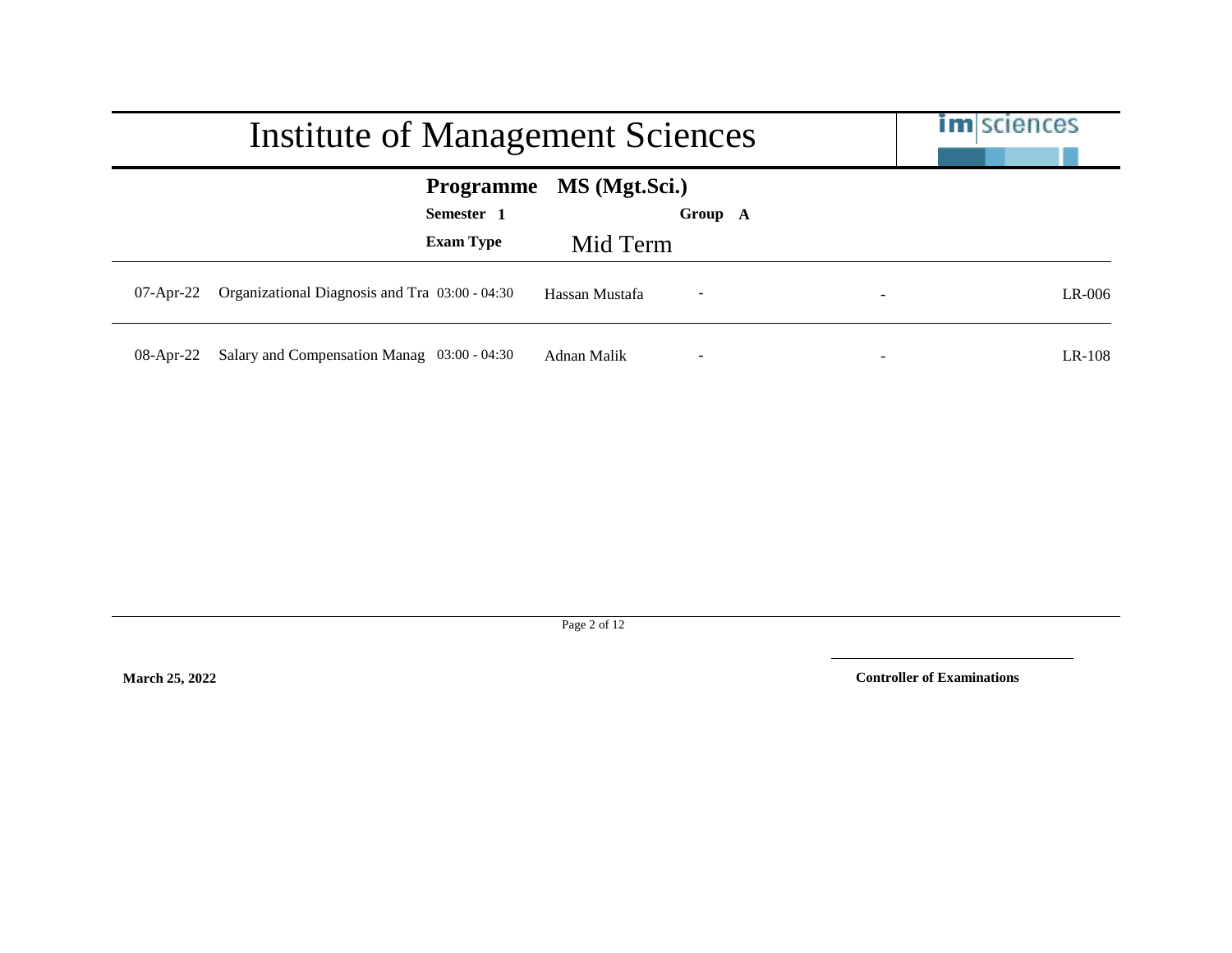|                                                                                            | <b>Institute of Management Sciences</b>        |                 | <b>im</b> sciences |                          |                          |                |
|--------------------------------------------------------------------------------------------|------------------------------------------------|-----------------|--------------------|--------------------------|--------------------------|----------------|
| MS (Mgt.Sci.)<br><b>Programme</b><br>Semester 2<br>Group A<br><b>Exam Type</b><br>Mid Term |                                                |                 |                    |                          |                          |                |
| Date                                                                                       | <b>Subject</b>                                 | <b>Time</b>     | <b>Incharge</b>    | Invigilator              | Invigilator              | <b>Room No</b> |
| 04-Apr-22                                                                                  | Case Studies in Finance                        | $03:00 - 04:30$ | Maira Zeb          |                          |                          | LR-006         |
| 05-Apr-22                                                                                  | Advanced Logic and Critical                    | $03:00 - 04:30$ | Dr. Shuja Ahmad    | $\overline{\phantom{a}}$ | $\overline{\phantom{a}}$ | LR-006         |
| 06-Apr-22                                                                                  | <b>Applied Research Methods</b>                | $03:00 - 04:30$ | Dr. Saleem Gul     |                          |                          | LR-003         |
| $07$ -Apr-22                                                                               | Organizational Diagnosis and Tra 03:00 - 04:30 |                 | Hassan Mustafa     |                          |                          | LR-006         |

Page 3 of 12

**March 25, 2022**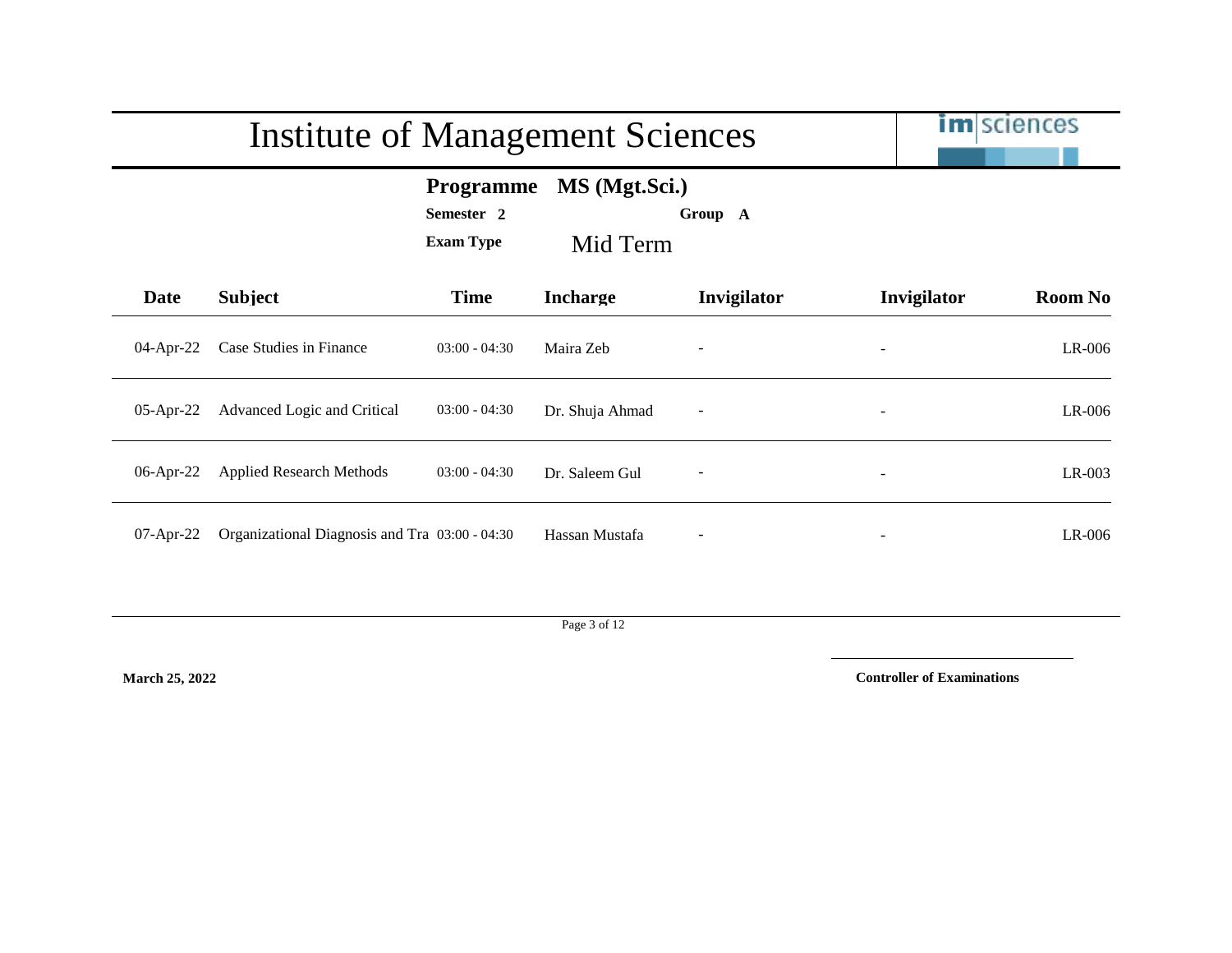|              | Institute of Management Sciences               |                                                    | <b>im</b> sciences        |                          |        |          |
|--------------|------------------------------------------------|----------------------------------------------------|---------------------------|--------------------------|--------|----------|
|              |                                                | <b>Programme</b><br>Semester 2<br><b>Exam Type</b> | MS (Mgt.Sci.)<br>Mid Term | Group A                  |        |          |
| $07$ -Apr-22 | Mergers and Acquisitions                       | $03:00 - 04:30$                                    | Dr. Iftikhar Ul Amin      | $\sim$                   |        | $LR-003$ |
| $07$ -Apr-22 | Marketing Strategies: Concepts a 03:00 - 04:30 |                                                    | Abdul Qadus               | $\overline{\phantom{a}}$ | $\sim$ | $LR-001$ |
| $08$ -Apr-22 | Salary and Compensation Manag 03:00 - 04:30    |                                                    | Adnan Malik               | $\qquad \qquad -$        |        | $LR-108$ |
| $08$ -Apr-22 | Marketing for Nonprofit Organiz 03:00 - 04:30  |                                                    | Zeeshan Khattak           | $\qquad \qquad -$        |        | $LR-102$ |

Page 4 of 12

**March 25, 2022**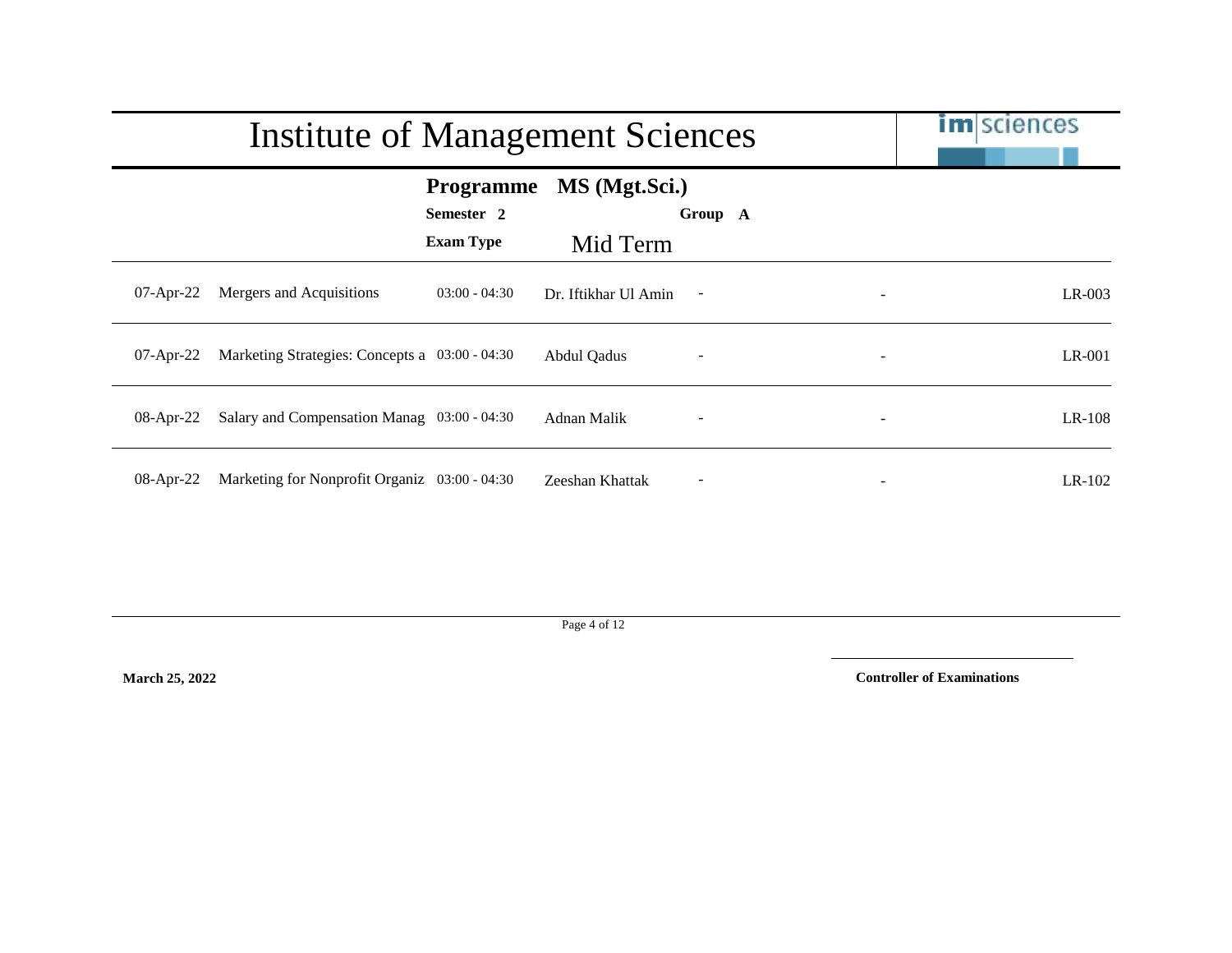|                                                                                            | <b>Institute of Management Sciences</b>        |                 | im sciences      |                          |             |                         |
|--------------------------------------------------------------------------------------------|------------------------------------------------|-----------------|------------------|--------------------------|-------------|-------------------------|
| MS (Proj Mgt)<br><b>Programme</b><br>Semester 1<br>Group A<br><b>Exam Type</b><br>Mid Term |                                                |                 |                  |                          |             |                         |
| Date                                                                                       | <b>Subject</b>                                 | <b>Time</b>     | <b>Incharge</b>  | Invigilator              | Invigilator | <b>Room No</b>          |
| 04-Apr-22                                                                                  | Qualitative and Quantitative                   | $03:00 - 04:30$ | Dr. Zia Obaid    | Dr. Zia Obaid            | Adnan Malik | LR-003                  |
| 06-Apr-22                                                                                  | Project Leadership                             | $03:00 - 04:30$ | Hassan Daud Butt | $\overline{\phantom{a}}$ |             | LR-001                  |
| $07$ -Apr-22                                                                               | Directed Computational Project                 | $03:00 - 04:30$ | Ahsan Ashfaq     | Ahsan Ashfaq             |             | Iedia Lab <sub>02</sub> |
| $08$ -Apr-22                                                                               | Project Monitoring and Evaluatio 03:00 - 04:30 |                 | Dr. Amin Ullah   | Dr. Amin Ullah           |             | $LR-114$                |

Page 5 of 12

**March 25, 2022**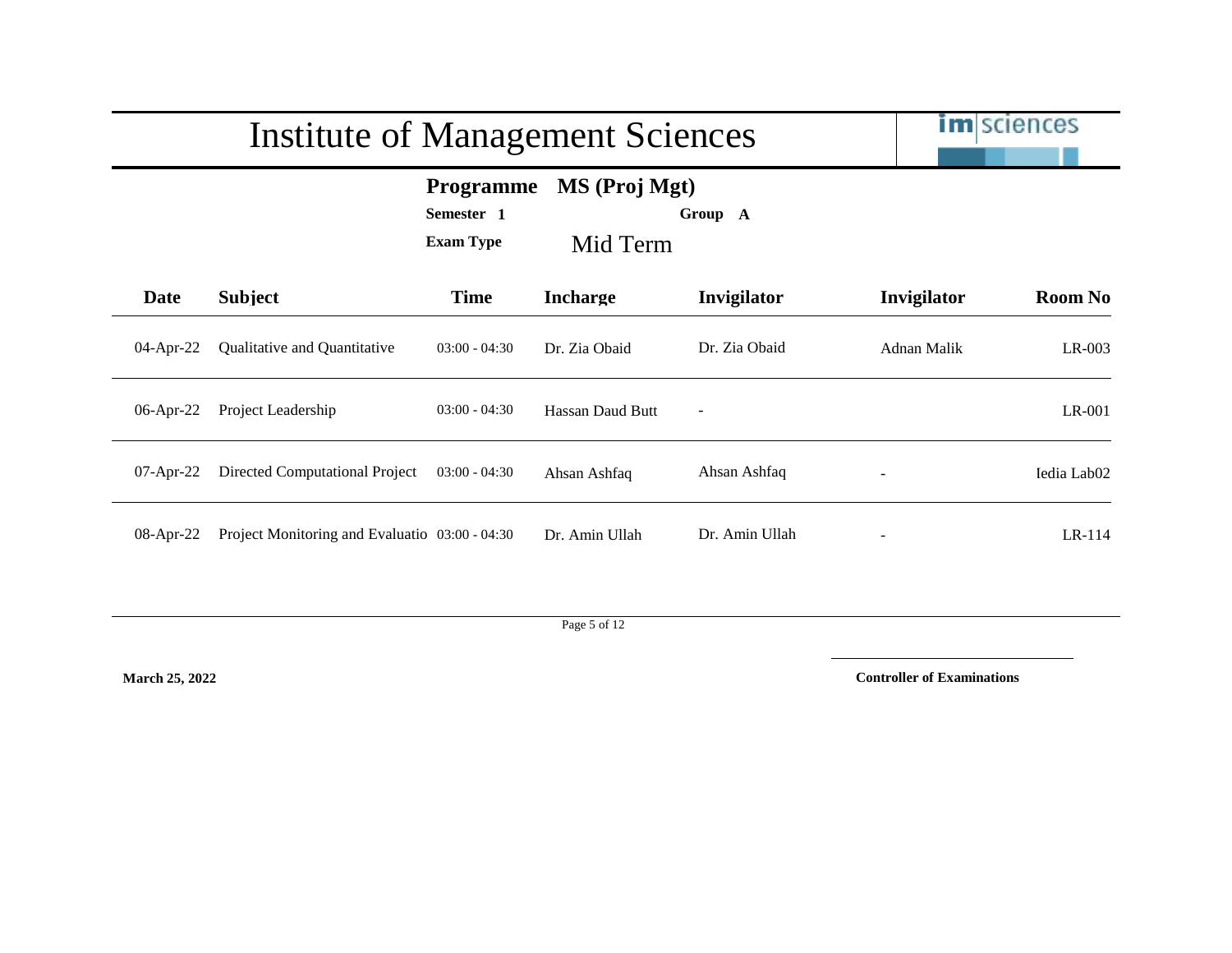|                                                                                            | <b>Institute of Management Sciences</b>        |                 | <b>im</b> sciences |                          |                          |                         |
|--------------------------------------------------------------------------------------------|------------------------------------------------|-----------------|--------------------|--------------------------|--------------------------|-------------------------|
| MS (Proj Mgt)<br><b>Programme</b><br>Semester 2<br>Group A<br><b>Exam Type</b><br>Mid Term |                                                |                 |                    |                          |                          |                         |
| <b>Date</b>                                                                                | <b>Subject</b>                                 | <b>Time</b>     | <b>Incharge</b>    | Invigilator              | Invigilator              | <b>Room No</b>          |
| $04$ -Apr-22                                                                               | Qualitative and Quantitative                   | $03:00 - 04:30$ | Dr. Zia Obaid      |                          |                          | $LR-003$                |
| 06-Apr-22                                                                                  | Project Leadership                             | $03:00 - 04:30$ | Hassan Daud Butt   | $\overline{\phantom{a}}$ | $\overline{\phantom{a}}$ | $LR-001$                |
| $07$ -Apr-22                                                                               | Directed Computational Project                 | $03:00 - 04:30$ | Ahsan Ashfaq       |                          |                          | Iedia Lab <sub>02</sub> |
| $08$ -Apr-22                                                                               | Project Monitoring and Evaluatio 03:00 - 04:30 |                 | Dr. Amin Ullah     |                          |                          | $LR-114$                |

Page 6 of 12

**March 25, 2022**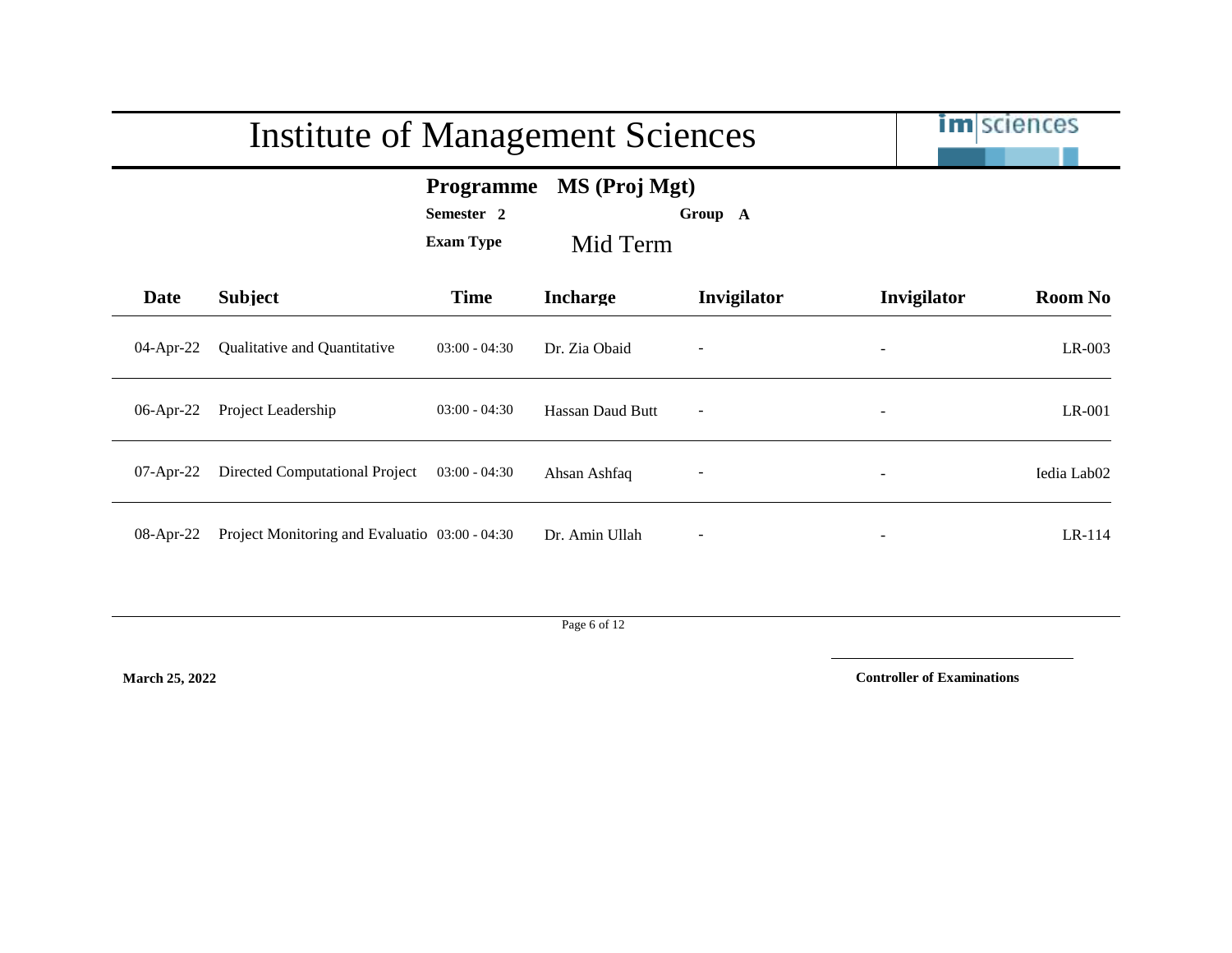|              | <b>Institute of Management Sciences</b>        | <b>im</b> sciences                                 |                         |                            |                 |                |
|--------------|------------------------------------------------|----------------------------------------------------|-------------------------|----------------------------|-----------------|----------------|
|              |                                                | <b>Programme</b><br>Semester 1<br><b>Exam Type</b> | MS Eco.<br>Mid Term     | Group A                    |                 |                |
| Date         | <b>Subject</b>                                 | <b>Time</b>                                        | <b>Incharge</b>         | Invigilator                | Invigilator     | <b>Room No</b> |
| 05-Apr-22    | <b>Applied Econometric Methods</b>             | $03:00 - 04:30$                                    | Dr. Atta ur Rehman      | Dr. Atta ur Rehman         | Muhammad Ismail | LR-007         |
| $06$ -Apr-22 | Attaining Sustainable Developme 03:00 - 04:30  |                                                    | Dr. Javed Iqbal         | Dr. Javed Iqbal            | Ali Abdullah    | $LR-002$       |
| $07$ -Apr-22 | Topics in International Economic 03:00 - 04:30 |                                                    | Mukhtar Ahmad           | Mukhtar Ahmad              |                 | $LR-002$       |
| 08-Apr-22    | Issues in Environmental                        | $03:00 - 04:30$                                    | Dr. Javed Iqbal (Visiti | Dr. Javed Iqbal (Visiting) |                 | $LR-110$       |

Page 7 of 12

**March 25, 2022**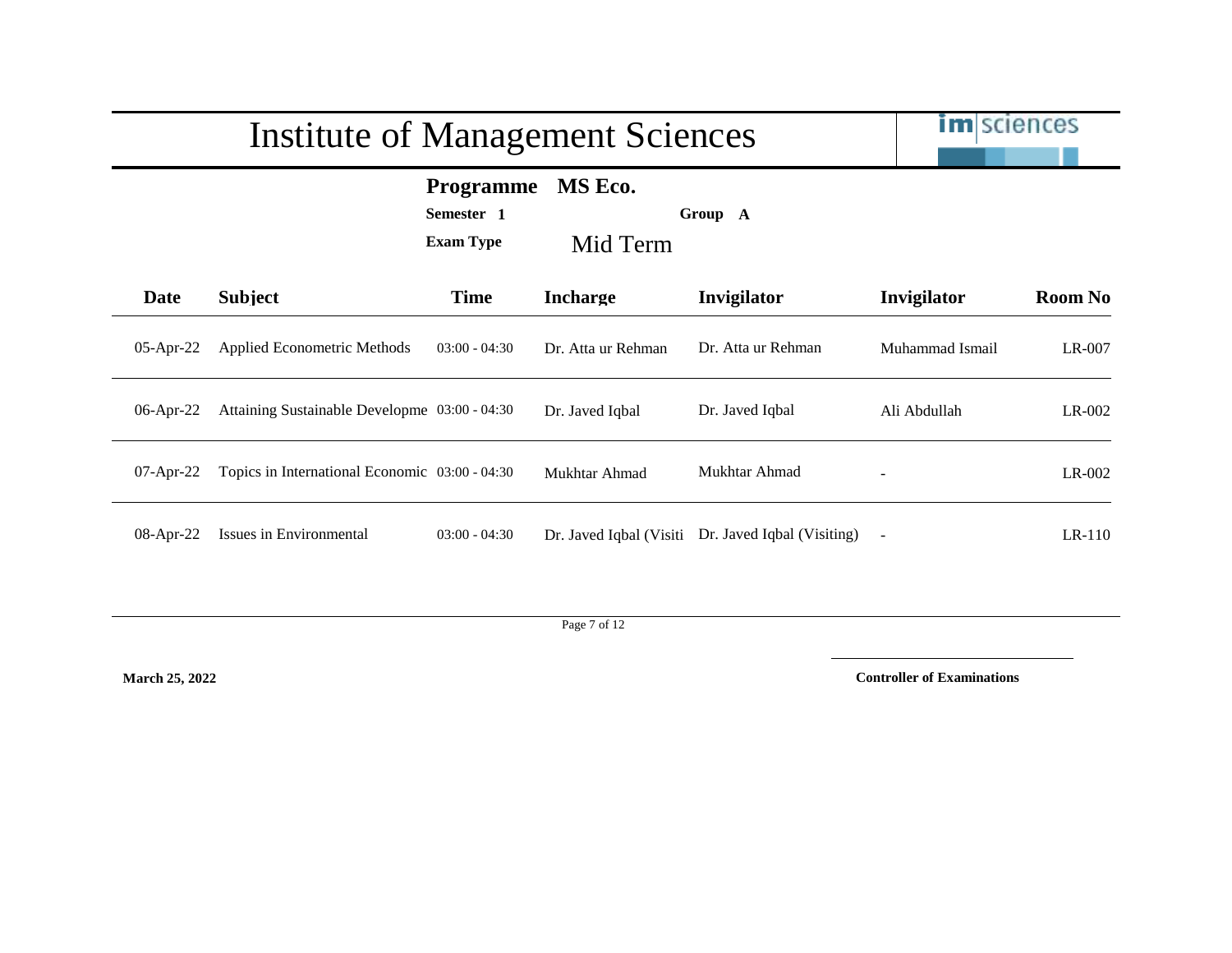|              | <b>Institute of Management Sciences</b>        |                                                    | <b>im</b> sciences        |                          |             |                |
|--------------|------------------------------------------------|----------------------------------------------------|---------------------------|--------------------------|-------------|----------------|
|              |                                                | <b>Programme</b><br>Semester 2<br><b>Exam Type</b> | MS Eco.<br>Mid Term       | Group A                  |             |                |
| Date         | <b>Subject</b>                                 | <b>Time</b>                                        | <b>Incharge</b>           | Invigilator              | Invigilator | <b>Room No</b> |
| $05$ -Apr-22 | Applied Econometric Methods                    | $03:00 - 04:30$                                    | Dr. Atta ur Rehman        | $\overline{\phantom{a}}$ |             | LR-007         |
| $06$ -Apr-22 | Attaining Sustainable Developme 03:00 - 04:30  |                                                    | Dr. Javed Iqbal           | $\overline{a}$           |             | LR-002         |
| $07$ -Apr-22 | Topics in International Economic 03:00 - 04:30 |                                                    | Mukhtar Ahmad             | $\overline{\phantom{a}}$ |             | $LR-002$       |
| 08-Apr-22    | Issues in Environmental                        | $03:00 - 04:30$                                    | Dr. Javed Iqbal (Visiti - |                          |             | $LR-110$       |

Page 8 of 12

**March 25, 2022**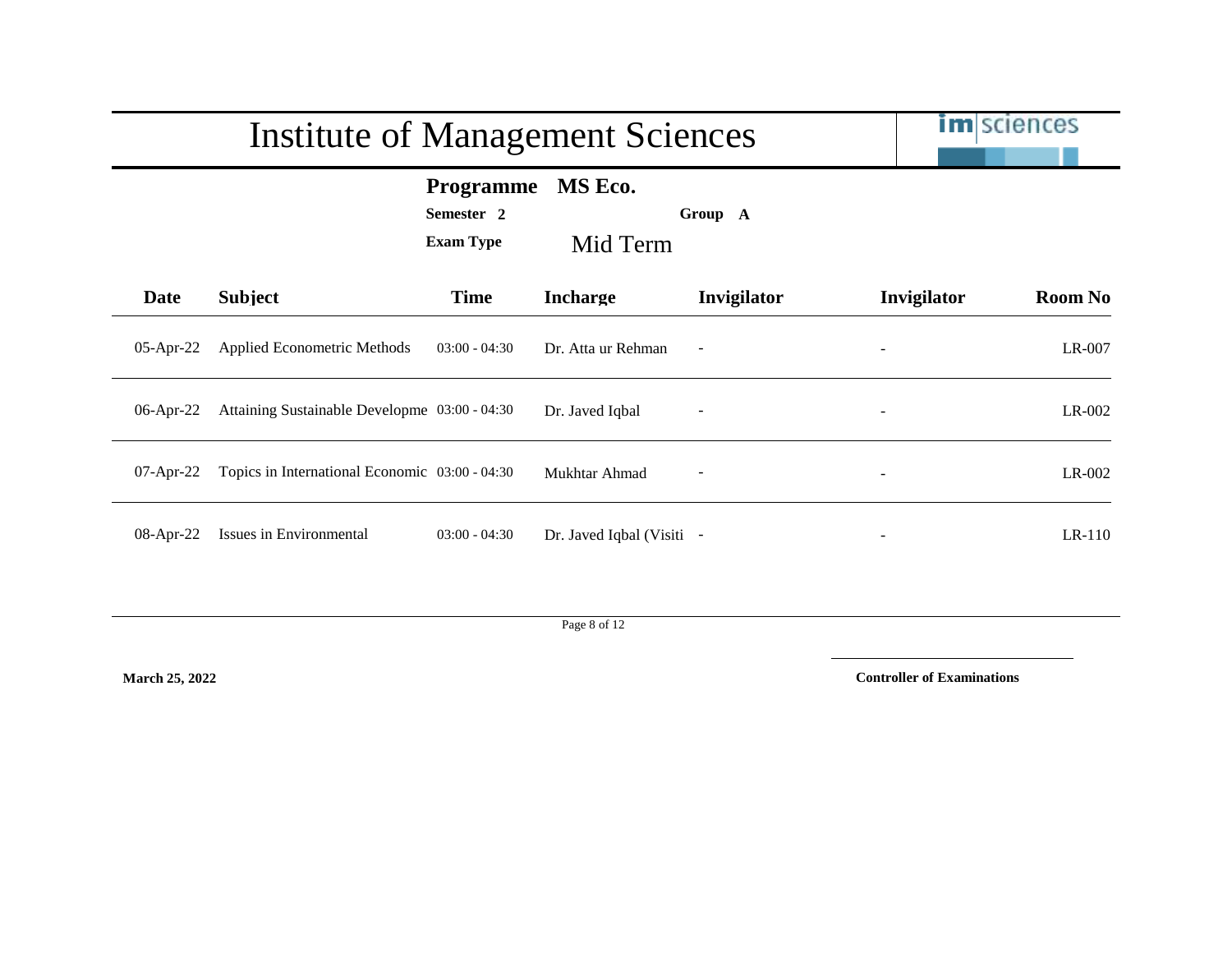|              | <b>Institute of Management Sciences</b>      |                                                    | <b>im</b> sciences       |                  |             |                |
|--------------|----------------------------------------------|----------------------------------------------------|--------------------------|------------------|-------------|----------------|
|              |                                              | <b>Programme</b><br>Semester 1<br><b>Exam Type</b> | <b>MS-CS</b><br>Mid Term | Group A          |             |                |
| <b>Date</b>  | <b>Subject</b>                               | <b>Time</b>                                        | <b>Incharge</b>          | Invigilator      | Invigilator | <b>Room No</b> |
| $04$ -Apr-22 | <b>Advanced Computer Networks</b>            | $03:00 - 04:30$                                    | Dr. Zahid Ullah          | Dr. Zahid Ullah  |             | LR-008         |
| $05$ -Apr-22 | <b>Advanced Machine Learning</b>             | $03:00 - 04:30$                                    | Adnan Amin               | Adnan Amin       |             | LR-009         |
| 06-Apr-22    | Advanced Computer Architecture 03:00 - 04:30 |                                                    | Omar Bin Samin           | Omar Bin Samin   |             | $LR-006$       |
| $07-Apr-22$  | Distributed Computing                        | $03:00 - 04:30$                                    | Dr. Bashir Hayat         | Dr. Bashir Hayat |             | $LR-007$       |

Page 9 of 12

**March 25, 2022**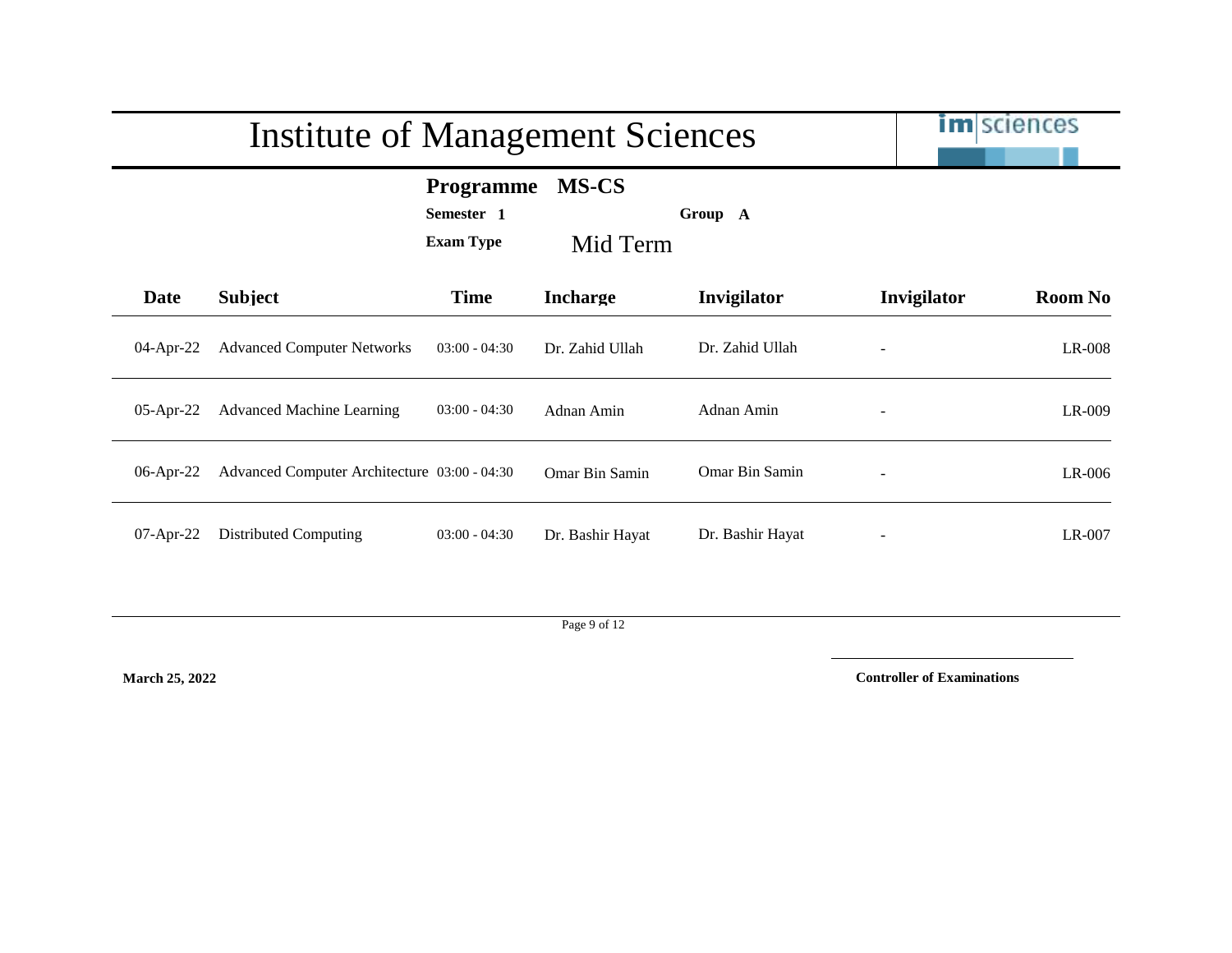|              | <b>Institute of Management Sciences</b>      | <b>im</b> sciences                                 |                          |                          |             |                |
|--------------|----------------------------------------------|----------------------------------------------------|--------------------------|--------------------------|-------------|----------------|
|              |                                              | <b>Programme</b><br>Semester 2<br><b>Exam Type</b> | <b>MS-CS</b><br>Mid Term | Group A                  |             |                |
| Date         | <b>Subject</b>                               | <b>Time</b>                                        | <b>Incharge</b>          | Invigilator              | Invigilator | <b>Room No</b> |
| 04-Apr-22    | <b>Advanced Computer Networks</b>            | $03:00 - 04:30$                                    | Dr. Zahid Ullah          |                          |             | LR-008         |
| $05$ -Apr-22 | <b>Advanced Machine Learning</b>             | $03:00 - 04:30$                                    | Adnan Amin               |                          |             | LR-009         |
| $06$ -Apr-22 | Advanced Computer Architecture 03:00 - 04:30 |                                                    | Omar Bin Samin           | $\overline{\phantom{a}}$ |             | LR-006         |
| 07-Apr-22    | Distributed Computing                        | $03:00 - 04:30$                                    | Dr. Bashir Hayat         |                          |             | LR-007         |

Page 10 of 12

**March 25, 2022**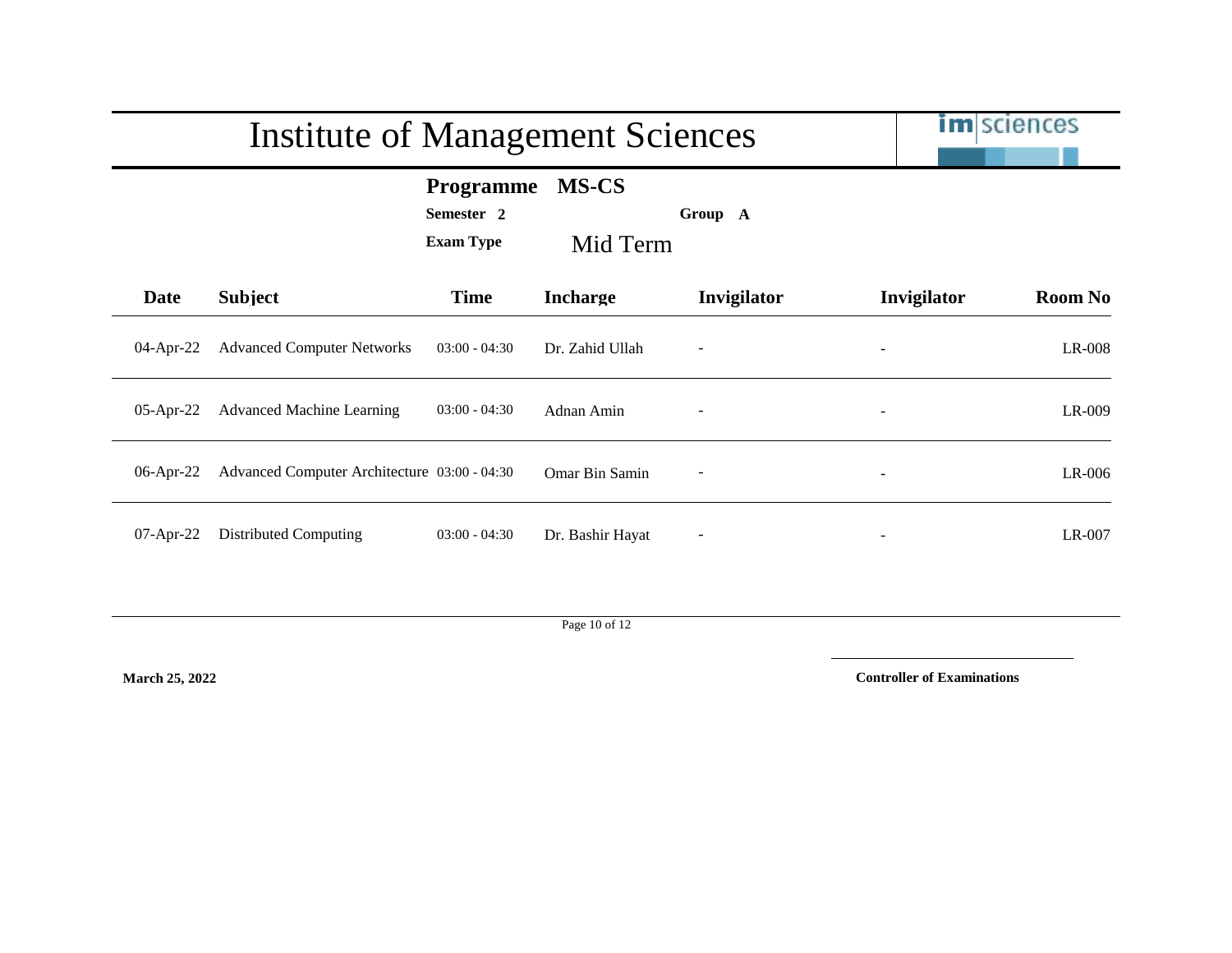|              | <b>Institute of Management Sciences</b>       |                                                    | <b>im</b> sciences       |                   |                |                |
|--------------|-----------------------------------------------|----------------------------------------------------|--------------------------|-------------------|----------------|----------------|
|              |                                               | <b>Programme</b><br>Semester 1<br><b>Exam Type</b> | <b>MS-DS</b><br>Mid Term | Group A           |                |                |
| Date         | <b>Subject</b>                                | <b>Time</b>                                        | <b>Incharge</b>          | Invigilator       | Invigilator    | <b>Room No</b> |
| $05$ -Apr-22 | <b>Qualitative Research Methods</b>           | $03:00 - 04:30$                                    | Dr. Mukamil Shah         | Dr. Mukamil Shah  |                | LR-008         |
| 06-Apr-22    | Attaining Sustainable Developme 03:00 - 04:30 |                                                    | Dr. Javed Iqbal          | $\overline{a}$    | $\overline{a}$ | $LR-002$       |
| $07$ -Apr-22 | <b>Climate Change Policy</b>                  | $03:00 - 04:30$                                    | Dr. Shakeel Hayat        | Dr. Shakeel Hayat |                | $LR-005$       |
| 08-Apr-22    | Development Economics                         | $03:00 - 04:30$                                    | Dr. Zahoor Khan          | Dr. Zahoor Khan   |                | LR-109         |

Page 11 of 12

**March 25, 2022**